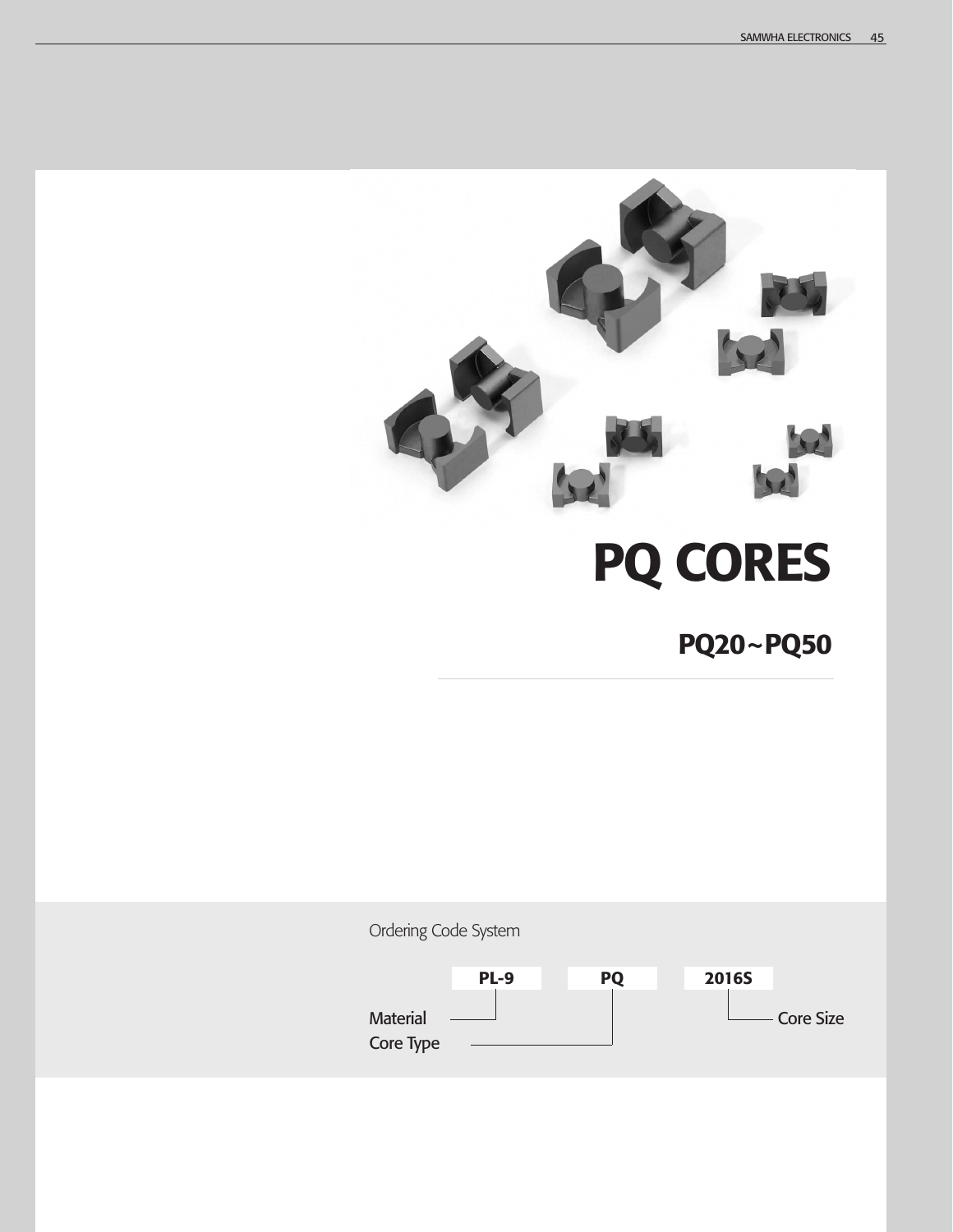## **MATERIAL CHARACTERISTICS**

#### **Power Materials**

| <b>Materials</b>        |                    |                   |                 | $PL-5$               | $PL-7$               | $PL-9$               | $PL-11$              |
|-------------------------|--------------------|-------------------|-----------------|----------------------|----------------------|----------------------|----------------------|
| Initial permeability    | $\mu_{\text{iac}}$ |                   |                 | $2400 + 25%$         | $2400 + 25%$         | $3000 + 25%$         | $2500 \pm 25%$       |
| Core loss               | Pcv                | kW/m <sup>3</sup> | $23^{\circ}$ C  | 800                  | 650                  | 450                  | 650                  |
| (100kHz, 200mT)         |                    |                   | $80^{\circ}$ C  | 550                  | 450                  | 350                  | 350                  |
|                         |                    |                   | $100^{\circ}$ C | 500                  | 410                  | 390                  | 320                  |
| Saturation flux density | <b>Bs</b>          | m <sub>T</sub>    | $23^{\circ}$ C  | 500                  | 490                  | 500                  | 510                  |
| (1194A/m)               |                    |                   | $100^{\circ}$ C | 390                  | 380                  | 380                  | 420                  |
| Remanence               | Br                 | mT                | $23^\circ$ C    | 180                  | 150                  | 150                  | 130                  |
| Coercivity              | Hc                 | A/m               | $23^\circ$ C    | 15                   | 12                   | 10                   | 10                   |
| Curie temperature       | Tc                 | $\hat{C}$         |                 | > 220                | > 220                | > 220                | >220                 |
| Density                 | d                  | kg/m <sup>3</sup> |                 | $4.85 \times 10^{3}$ | $4.85 \times 10^{3}$ | $4.85 \times 10^{3}$ | $4.85 \times 10^{3}$ |
| Resistivity             | $\rho$             | $Q \cdot m$       |                 | 6                    | 5                    | 7                    | 5                    |

Note: 1) Typical values

2) The values were obtained with toroidal cores (30  $\times$  8-20H) at room temperature unless indicated otherwise.





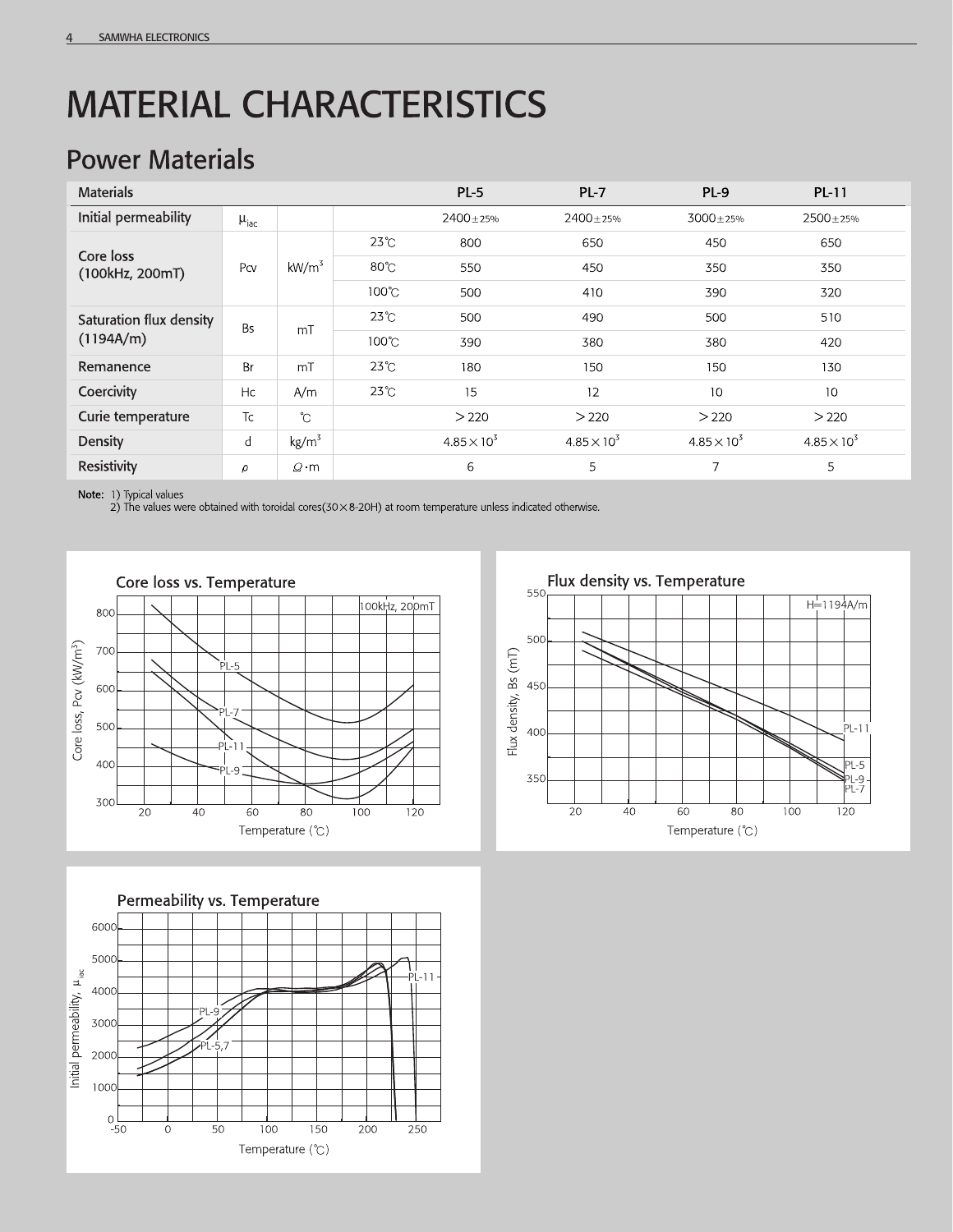



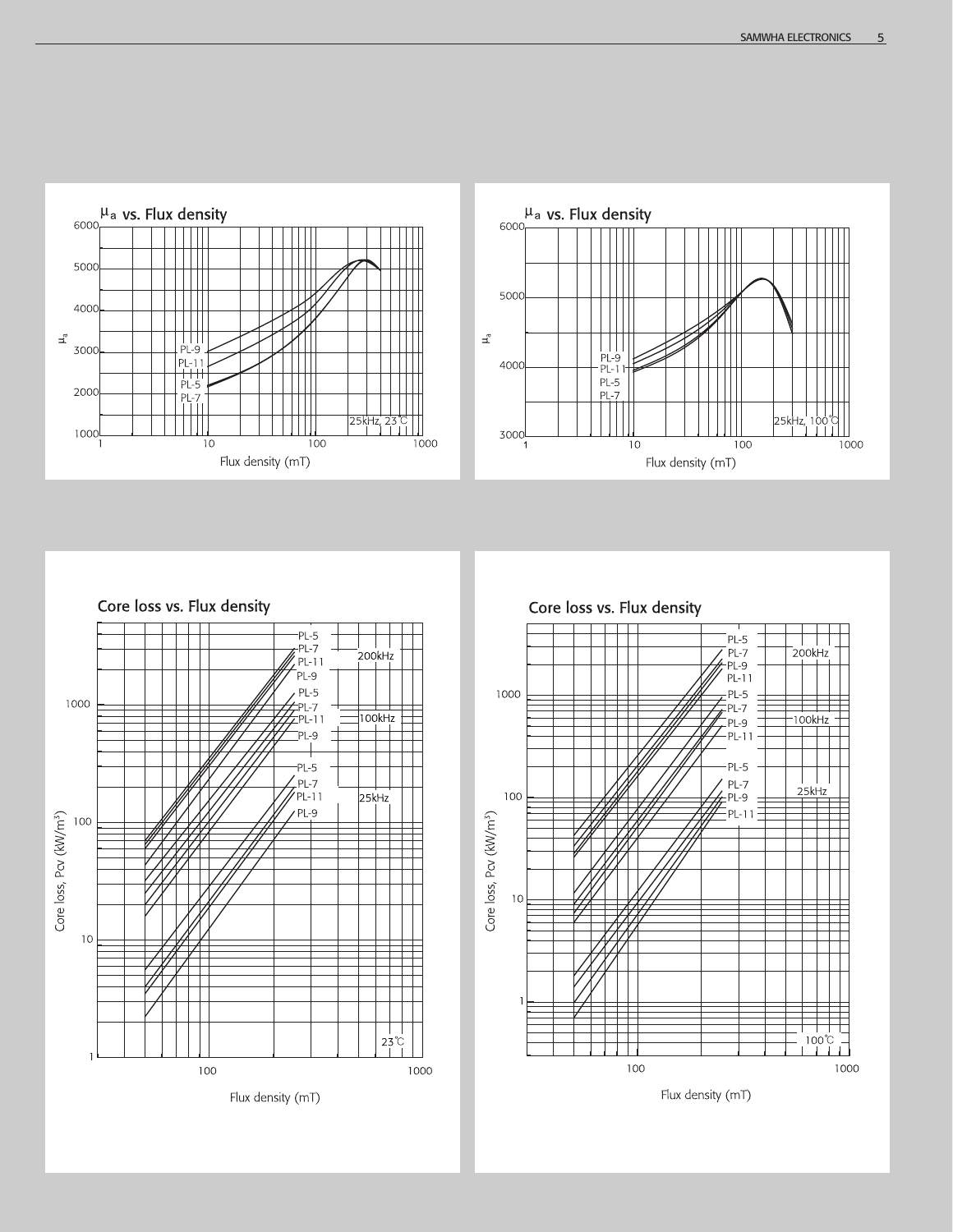## **MATERIAL CHARACTERISTICS**

#### **Power Material for High Frequency Applications**

| Material                |                    |                   | $PL-F1$                 |  |  |  |
|-------------------------|--------------------|-------------------|-------------------------|--|--|--|
| Initial permeability    | $\mu_{\text{iac}}$ |                   | $1400 + 25%$            |  |  |  |
| Core loss               | Pcv                | kW/m <sup>3</sup> | 500kHz, 50mT, 80℃<br>80 |  |  |  |
|                         |                    |                   | 1MHz, 50mT, 60℃<br>380  |  |  |  |
| Saturation flux density | Bs                 | mT                | $23^{\circ}$ C<br>490   |  |  |  |
| (1194A/m)               |                    |                   | 100℃<br>400             |  |  |  |
| Remanence               | Br                 | mT                | 100                     |  |  |  |
| Coercivity              | Hc                 | A/m               | 12                      |  |  |  |
| Curie temperature       | Tc                 | $\mathcal{C}$     | > 240                   |  |  |  |
| Density                 | d                  | $\text{kg/m}^3$   | $4.70 \times 10^{3}$    |  |  |  |
| <b>Resistivity</b>      | ρ                  | $Q$ m             | $\overline{7}$          |  |  |  |

Note: 1) Typical values<br>2) The values were obtained with toroidal cores(30 × 8-20H) at room temperature unless indicated otherwise.







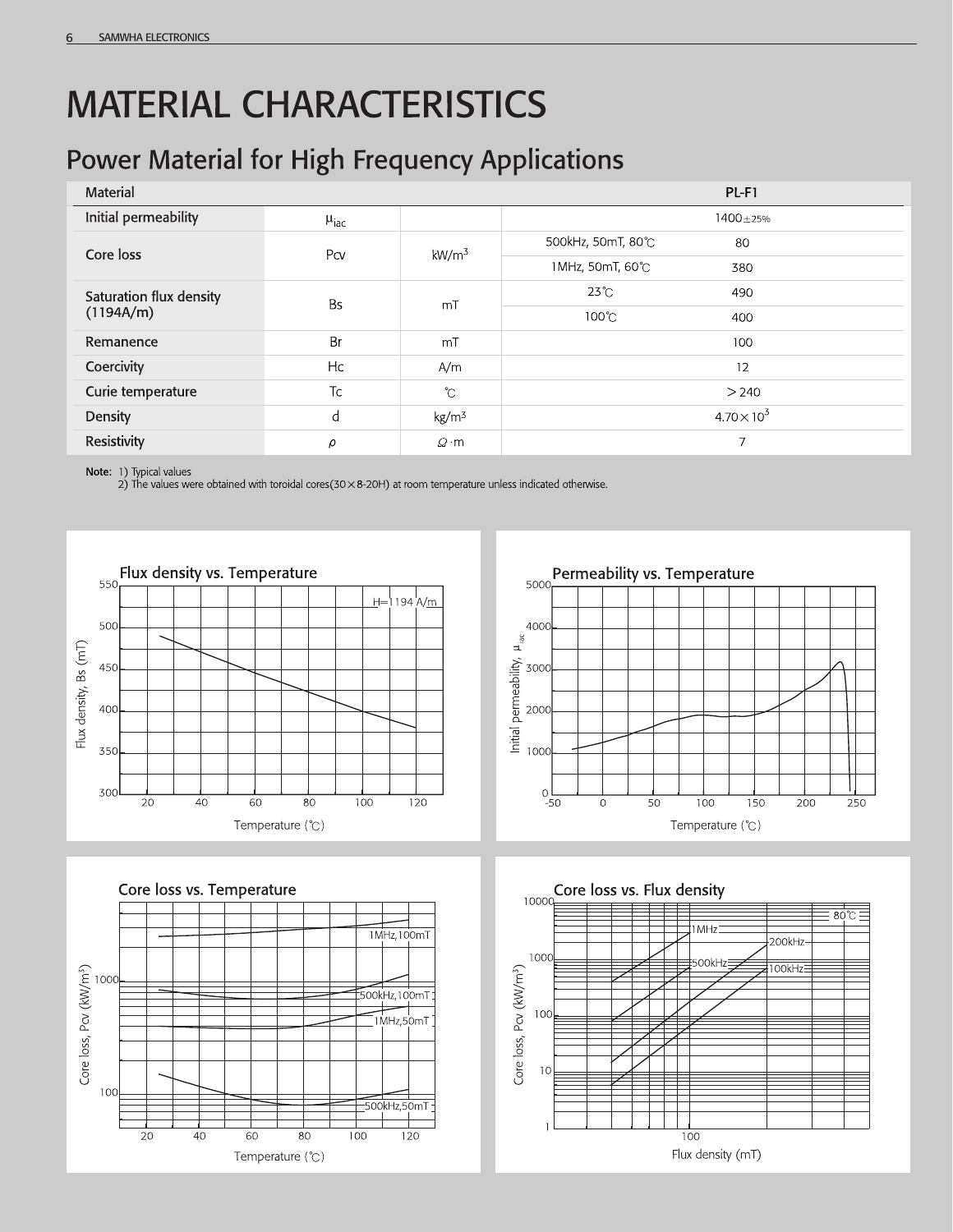### PQ CORES





PQ

| Part No.                          |                          |         | PQ2016S          | PQ2020S         | PQ2620S          | PQ2625S          |
|-----------------------------------|--------------------------|---------|------------------|-----------------|------------------|------------------|
| <b>Type</b>                       |                          |         | PQ               | PQ              | PQ               | PQ               |
|                                   | A                        |         | $20.50 \pm 0.40$ | 20.50 ±0.40     | 26.50 ±0.45      | $26.50 \pm 0.45$ |
|                                   | B                        |         | $16.20 \pm 0.20$ | 20.20 ±0.20     | $20.15 \pm 0.25$ | 24.75 ±0.25      |
|                                   | $\mathsf C$              |         | 14.00 $\pm$ 0.40 | 14.00 ±0.40     | 19.00 ±0.45      | 19.00 ±0.45      |
| <b>Dimensions</b><br>in mm        | D <sub>1</sub>           |         | $18,00 \pm 0.40$ | 18.00 ±0.40     | $22.50 \pm 0.45$ | $22.50 \pm 0.45$ |
|                                   | D <sub>2</sub>           |         | 12.00 min.       | 12.00 min.      | 15.50 min.       | 15.50 min.       |
|                                   | E                        |         | $8.80 \pm 0.20$  | $8.80 \pm 0.20$ | $12.00 \pm 0.20$ | $12.00 \pm 0.20$ |
|                                   | F                        |         | $10.30 \pm 0.20$ | 14.30 ±0.30     | $11.50 \pm 0.30$ | $16.10 \pm 0.30$ |
|                                   |                          |         |                  |                 |                  |                  |
|                                   | $C1$ (mm <sup>-1</sup> ) |         | 0.605            | 0.738           | 0.391            | 0.472            |
|                                   | Le(mm)                   |         | 37.4             | 45.4            | 46.3             | 55.5             |
|                                   | $Ae(mm^2)$               |         | 62.0             | 62.0            | 119.0            | 118.0            |
| <b>Core Set</b><br>Parameters     | $Ve(mm^3)$               |         | 2310             | 2790            | 5490             | 6530             |
|                                   | Ac(mm <sup>2</sup> )     |         | 61.0             | 61.0            | 113.0            | 113.0            |
|                                   | $Aw(mm^2)$               |         | 47.4             | 65.8            | 60.4             | 84.5             |
|                                   | $W(g/\text{set})$        |         | 13               | 15              | 31               | 36               |
|                                   |                          |         |                  |                 |                  |                  |
|                                   |                          | $PL-7$  | 3500             | 3000            | 5500             | 4500             |
|                                   | AL value                 | $PL-9$  | 4400             | 3600            | 6800             | 5600             |
|                                   |                          | $PL-11$ | 3700             | 3100            | 5700             | 4700             |
| Electrical                        |                          | PL-F1   | 2600             | 2300            | 4000             | 3350             |
| Characteristics <sup>(1)(2)</sup> |                          | $PL-7$  | 1.16             | 1.40            | 2.40             | 3.30             |
|                                   | Core loss                | PL-9    | 0.95             | 1.15            | 2.25             | 2.70             |
|                                   |                          | $PL-11$ | 0.95             | 1.15            | 2.25             | 2.70             |
|                                   |                          | PL-F1   | 0.28             | 0.33            | 0.72             | 0.79             |

**Note : 1) Core loss**<br>Unit : Watt max.

- Measuring conditions

- PL-7, PL-11 : 100 kHz, 200 mT, at 100℃ PL-9 : 100 kHz, 200 mT, at 80℃
- PL-F1 : 500 kHz, 50mT, at 80℃

- **2) AL value**<br>Unit : nH/N<sup>2</sup>
	- Measuring conditions : 1 kHz, 0.1 V, 100Ts at 23℃
	- Tolerance: ±25%